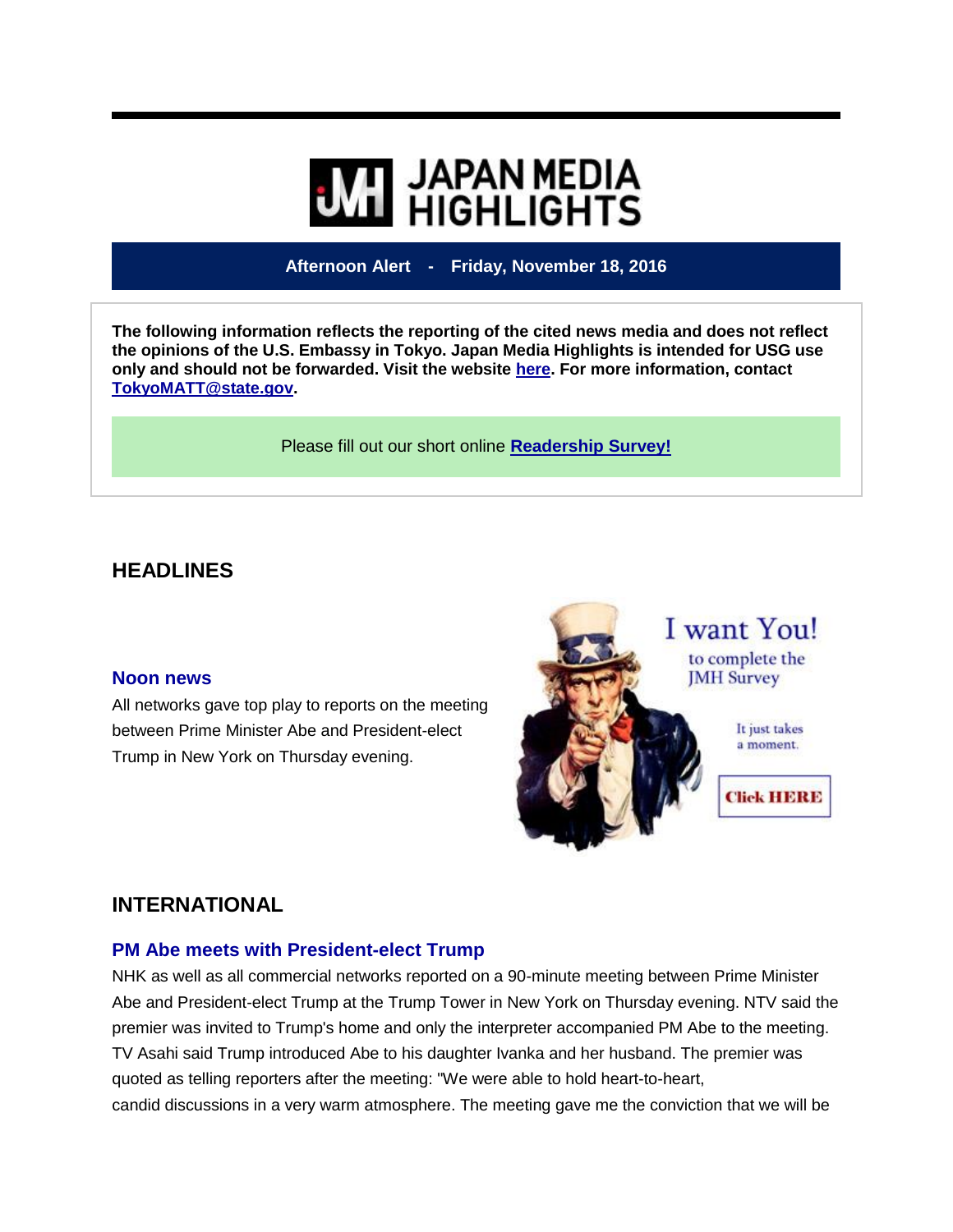able to build a relationship of trust. We discussed various things, but I would like to refrain from disclosing the details since the President-elect has not officially been inaugurated as president yet and the meeting was informal. We agreed to meet again at a mutually convenient time for deeper discussions to cover a wider range of issues." The premier also reportedly said: "Without trust, the alliance will not function. I am convinced that President-elect Trump is a leader I can trust."

NHK said it is extremely rare for a Japanese prime minister to meet with a President-elect, adding that according to MOFA, this was the first such meeting since 2000. The network also said PM Abe was the first leader in the world to meet in person with the President-elect. A senior MOFA official reportedly said: "Since the major purpose of the meeting was for Prime Minister Abe to meet with President-elect Trump and build a relationship of trust, it was a success. Since Prime Minister Abe conveyed his views at the meeting, the two nations will continue to discuss specific policies." NTV said Trump posted a message on his Facebook account saying it was a pleasure to "begin a great friendship."

Meanwhile, TV Asahi reported that American political scientist Ian Bremmer said the meeting was a "win" for Trump, as he successfully elicited a remark from Abe calling him a leader who can be trusted. Noting that the U.S. media have been reporting on Abe's remark, the network said while there have been concerns about Trump's words and actions up until now, Trump has successfully earned a "seal of approval" from a foreign leader, which will improve his image.

## **Ivanka Trump, Michael Flynn present during Trump's meeting with Abe**

Commercial networks' noontime infotainment shows gave extensive coverage to the Abe-Trump meeting in New York, paying special attention to several official photos of Abe's visit to Trump Tower that were released by the Kantei afterward. The images showed that Ivanka Trump, who some media outlets reported might be tapped as ambassador to Japan, and Michael Flynn, who was allegedly offered the post of national security adviser at the White House, were present during part of the session perhaps at the onset. Former Kyodo News writer Mikio Haruna said on TV-Asahi that Flynn's attendance was an encouraging sign for Japan since the retired general visited Tokyo only last month and held talks with several Japanese politicians, including Chief Cabinet Secretary Suga. TBS claimed that Abe managed to be the first foreign leader to meet with the President-elect thanks to intense lobbying by Japanese diplomats in Washington who have successfully established a good rapport with Ivanka's husband Jared Kushner.

As for the contents of the meeting, the commentators speculated that the two did not discuss specific issues such as the TPP and Japan's host nation support for the U.S. military and instead reaffirmed the importance of free trade and a stronger trans-Pacific alliance. A TBS reporter explained that the fact that Trump apparently did not have his own interpreter showed that he had little intention to hold substantive discussions on concrete topics.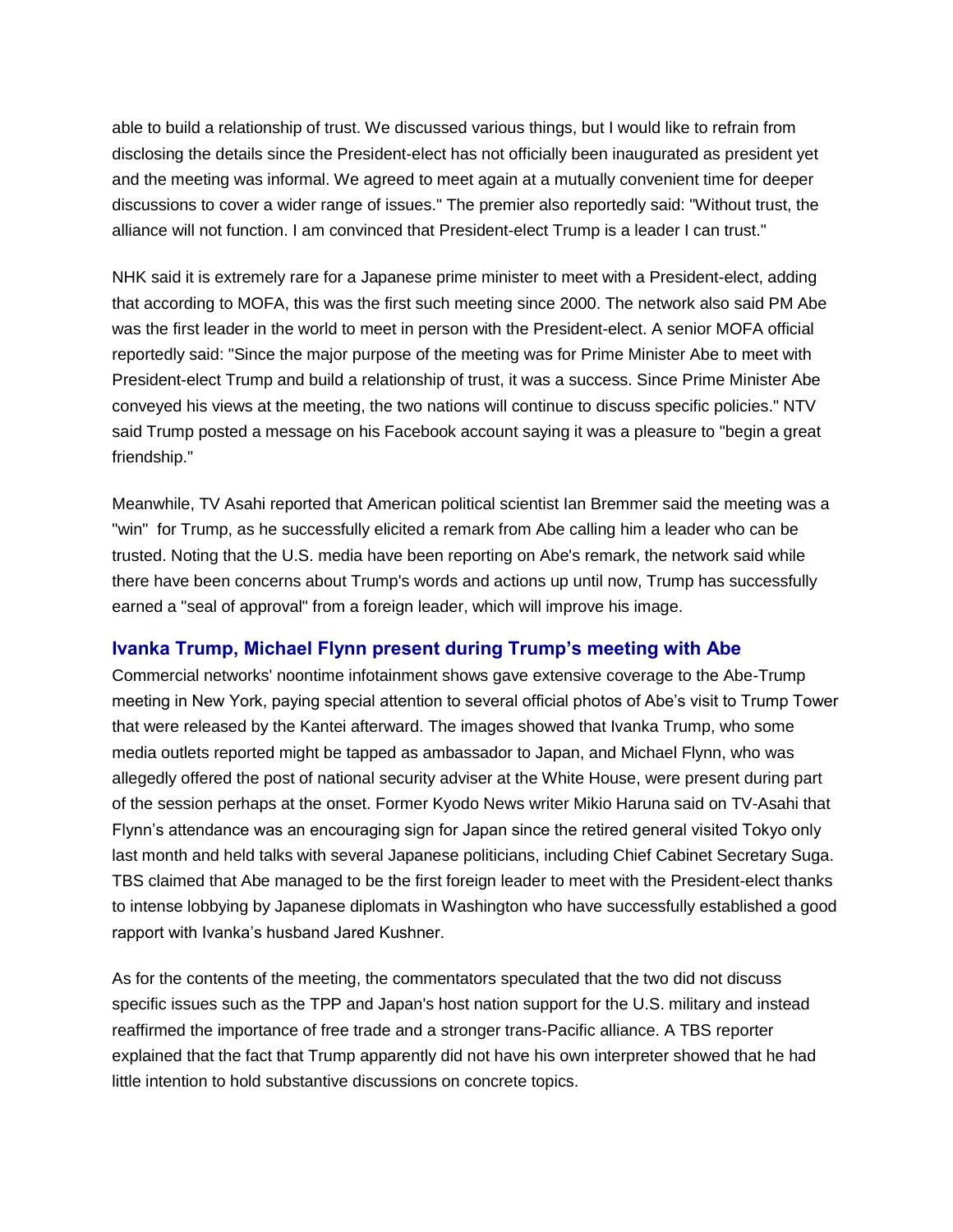**• [Gist of Abe's remarks after meeting with U.S. President-elect Trump](https://jmh.usembassy.gov/2016111810017/)** (Kyodo News)

- **• [Abe: 'I have full confidence' in Trump](https://jmh.usembassy.gov/2016111810019/)** (Nikkei Asian Review)
- **• [Abe Cabinet hails Trump talks, others in Japan remain uneasy](https://jmh.usembassy.gov/2016111810033/)** (Kyodo News)

**• [Abe readies TPP trump cards for meeting with US president-elect](https://jmh.usembassy.gov/201611189959/)** (Nikkei Asian Review)

## **• [FM Kishida skips APEC meeting to meet with Trump's foreign affairs adviser in](https://jmh.usembassy.gov/201611189960/)  [NY](https://jmh.usembassy.gov/201611189960/)** (Yomiuri)

# **Japanese Consulate General to host Pearl Harbor ceremony for first time**

NHK reported this afternoon that the Japanese Consulate General in Honolulu will host a ceremony in Hawaii in commemoration of the 75th anniversary of the Pearl Harbor attack to honor both the Japanese and American service members who perished in the war. The network said that while the U.S. holds a ceremony every December to honor the American victims of the Pearl Harbor attack, the Japanese Consul General decided to host a ceremony to honor both the Japanese and American service members for the 75th anniversary this year. The network said the ceremony will be held on Dec. 8 and will be attended by U.S. military personnel. The Japanese Consulate General is reportedly hoping that the ceremony will be an opportunity to further develop friendly ties between the two nations. According to the broadcaster, this will be the first time for the Consulate General to hold such a ceremony.

**• [Putin's aide confirms Japan-Russia summit in Peru to discuss territorial](https://jmh.usembassy.gov/201611189963/)  [issue](https://jmh.usembassy.gov/201611189963/)** (Tokyo Shimbun)

- **• [US, Japan can aid Asia's infrastructure boom, CSIS says](https://jmh.usembassy.gov/2016111810040/)** (Nikkei Asian Review)
- **• [LDP to send international bureau chief to U.S.](https://jmh.usembassy.gov/201611189986/)** (Kanagawa Shimbun)
- **• [Analysis: Trump gives the BOJ exactly what it needs](https://jmh.usembassy.gov/201611189980/)** (Nikkei Asian Review)

**• [Trump policy could short-circuit automakers' green strategy](https://jmh.usembassy.gov/201611189973/)** (Nikkei Asian Review)

- **• [Cartoon: Abe and Trump](https://jmh.usembassy.gov/201611189982/)** (Mainichi)
- **• [Cartoon: Trump shock](https://jmh.usembassy.gov/201611189988/)** (Sankei)
- **• [Commentary: defense equipment cooperation will benefit both UK and](https://jmh.usembassy.gov/201611189936/)  [Japan](https://jmh.usembassy.gov/201611189936/)** (Yomiuri)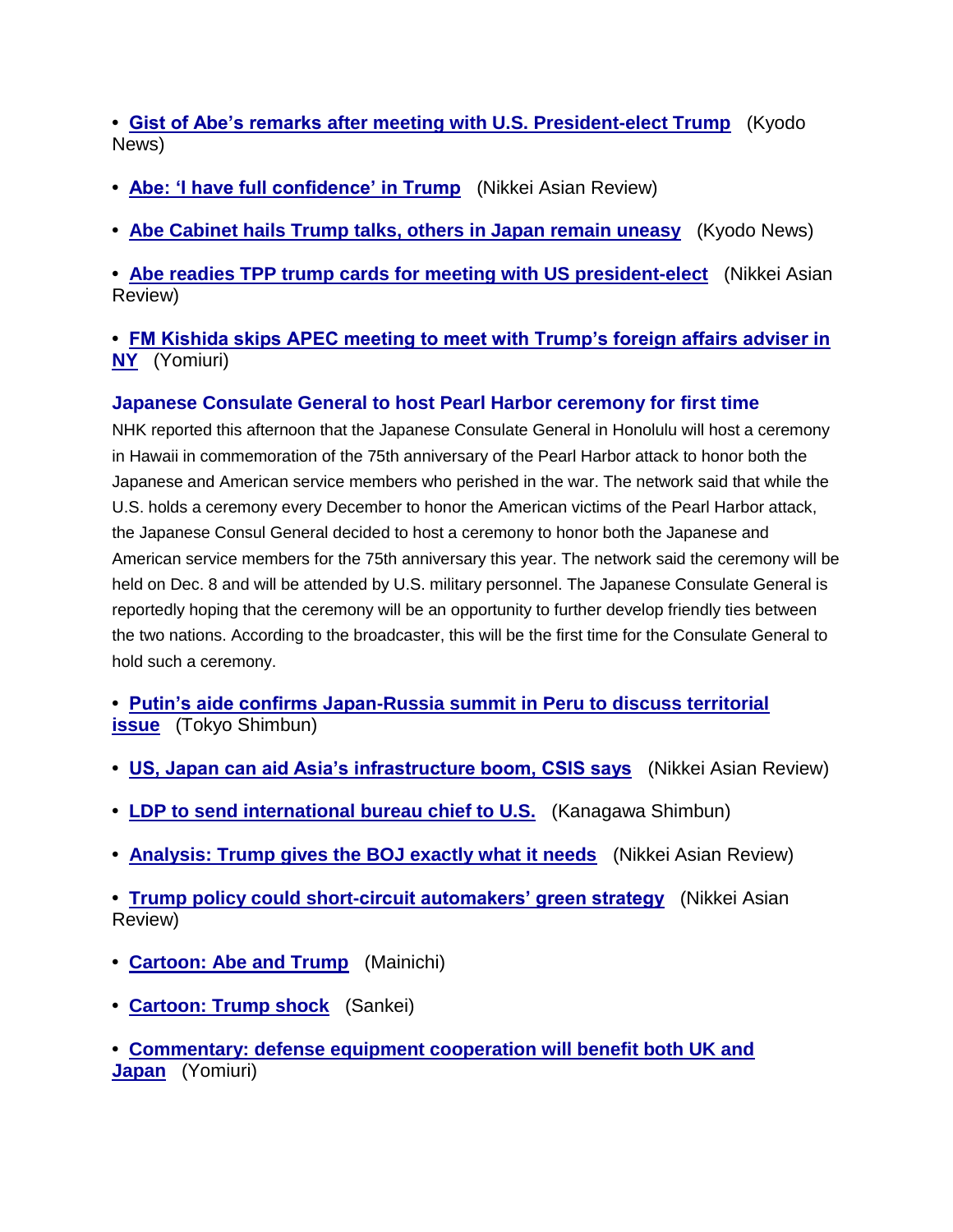# **POLITICS**

- **• [Prime minister's schedule on November 17](https://jmh.usembassy.gov/201611189961/)** (Nikkei)
- **• [JCP's Shii invites fellow opposition leaders to party congress](https://jmh.usembassy.gov/201611189964/)** (Yomiuri)
- **• [Legislation on gender equality for candidates stalled due](https://jmh.usembassy.gov/2016111810016/) to LDP [discord](https://jmh.usembassy.gov/2016111810016/)** (Asahi)

# **SECURITY**

## **"Sympathy budget" being used to enhance U.S. base functions**

TV-Asahi's "Hodo Station" broadcast a 10-minute report on the "sympathy budget" that the GOJ has offered to the U.S. military for almost four decades, noting that although the budget was disbursed initially for improving the welfare of American soldiers and their dependents, such as constructing movie theaters and housing facilities, recently some of the money has been used for enhancing base functions. The program took up repair work performed on a berth at Yokosuka Naval Base that can accommodate a nuclear-powered aircraft carrier and the construction of shelters to shield fighter jets at Kadena AB. Former PM Hatoyama noted that although his administration tried very hard to cut the budget, it was reduced only by 2% from the previous level. Council on Foreign Relations Senior Fellow Morton Halperin said it's not unreasonable for the U.S. to ask Japan to help pay for the U.S. forces in Japan in light of the fact that the SDF is not contributing to the defense of the U.S. even though Washington is fully committed to the defense of Japan. However, a Japanese lawyer who is familiar with the matter underscored the importance of increasing transparency in negotiations between the USG and the GOJ on how the sympathy budget is used.

#### **Father of woman killed by U.S. base worker jots down his feelings**

NHK reported at noon that on Nov. 19, six months will have passed since the murder of a Japanese woman by a U.S. base worker in Uruma, Okinawa. The victim's father reportedly described his feelings in writing and sent the document to the network. The father wrote: "I remember the days when I was desperately looking for her, believing that she was still alive. Every morning when I sit in front of the altar to pray, tears start to fall from my eyes. Why did it have to be my daughter? Why did she have to be murdered? I still don't know how to feel when I think about her." Concerning the suspect, he wrote: "I want him to get the death penalty. No excuse is acceptable." He reportedly concluded by expressing hope for the removal of U.S. bases in Okinawa as soon as possible.

#### **GOJ, developer reach agreement on purchase of Mageshima**

Fuji TV reported at noon that the GOJ and a land development company have concluded a deal on the GOJ's purchase of Mageshima island in Kagoshima, which is cited in a June 2011 joint U.S.- Japan document as a relocation site for field carrier landing practice by U.S. military aircraft. The network said that the GOJ and the firm signed the agreement on Thursday after five years of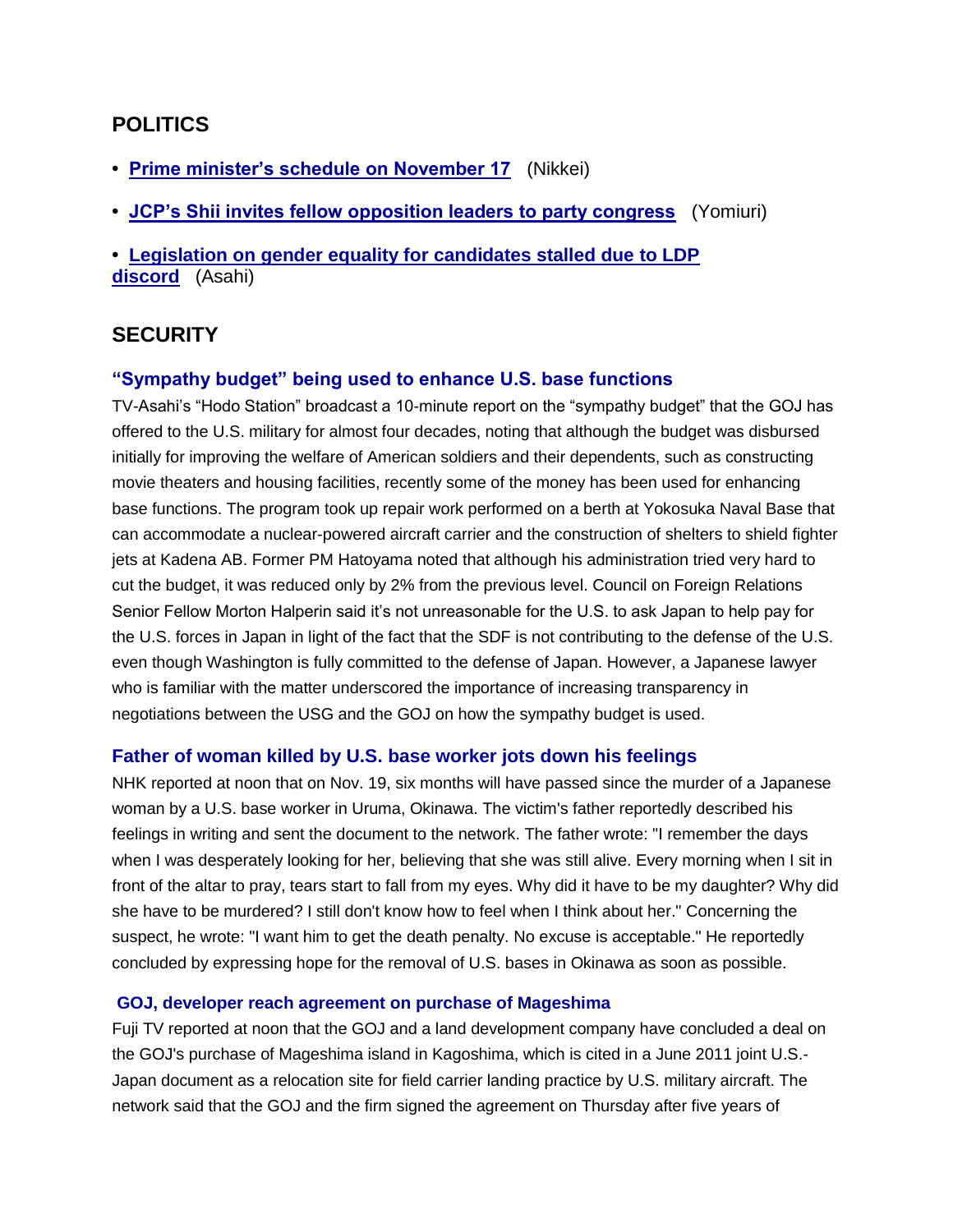negotiations. The network quoted the president of the company as saying: "It took a really long time, but I hope the agreement will be utilized for the benefit of the local people." The network said both sides will now conduct a land assessment and finalize the price.

## **• [SDF chief of staff welcomes assignment of new duties to GSDF in South](https://jmh.usembassy.gov/2016111810014/)  [Sudan](https://jmh.usembassy.gov/2016111810014/)** (Tokyo Shimbun)

**• [Written opinion submitted on past Okinawa promotion and development](https://jmh.usembassy.gov/2016111810021/)  [measures](https://jmh.usembassy.gov/2016111810021/)** (Tokyo Shimbun)

**• [Metropolitan police training cybersecurity savvy personnel](https://jmh.usembassy.gov/201611189957/)** (Nikkei)

# **ECONOMY**

## **Secretary Kerry, FM Kishida agree to make efforts to put TPP into force**

Fuji TV reported that Secretary of State Kerry and FM Kishida held talks in Lima, Peru, on Thursday on the sidelines of the APEC ministerial meeting, and agreed to make efforts toward the swift effectuation of the TPP. Kishida told reporters after the meeting: "Amid growing calls for protectionism, I stressed the importance of free trade and the need to steadily promote the TPP and RCEP." According to the network, Secretary Kerry told Kishida that he has not given up on the TPP and that business leaders in the U.S. also have high expectations for the TPP.

#### **Economic Minister Seko meets with USTR Froman**

NHK reported this morning that Economic Minister Seko met with USTR Froman on Thursday in Peru. According to the network, Seko stressed to Froman the importance of trade liberalization by saying that expanding the TPP in the Asia Pacific region is "significant" and that Japan is moving forward with Diet deliberations in order to complete the necessary domestic procedures. In response, the USTR reportedly said that although some members of Congress are making harsh comments on the TPP, the Obama administration is making efforts to enact the related bills. The network said, however, that since a senior Republican politician has announced that the TPP-related bills will not be submitted to Congress during Obama's presidency, the GOJ is poised to urge President-elect Trump and his transition team to complete the domestic procedures.

#### **Iowa governor pessimistic about TPP**

TV-Tokyo on Thursday evening took up a press conference by Iowa Governor Branstad in Tokyo earlier in the day, in which he offered a pessimistic view of the effectuation of the TPP under the next U.S. administration. Asked about the prospects for the TPP, under which Japanese tariffs on U.S. beef, including Iowa products, will be gradually reduced from the present 38.5% to 9% in 16 years, the governor said: "I don't think the new president will support [the TPP]. What's more, the Democrats are even more opposed to the TPP than the Republicans. Both parties, both the Democratic Party and President-elect Trump, are opposed to the pact. I just don't think that's likely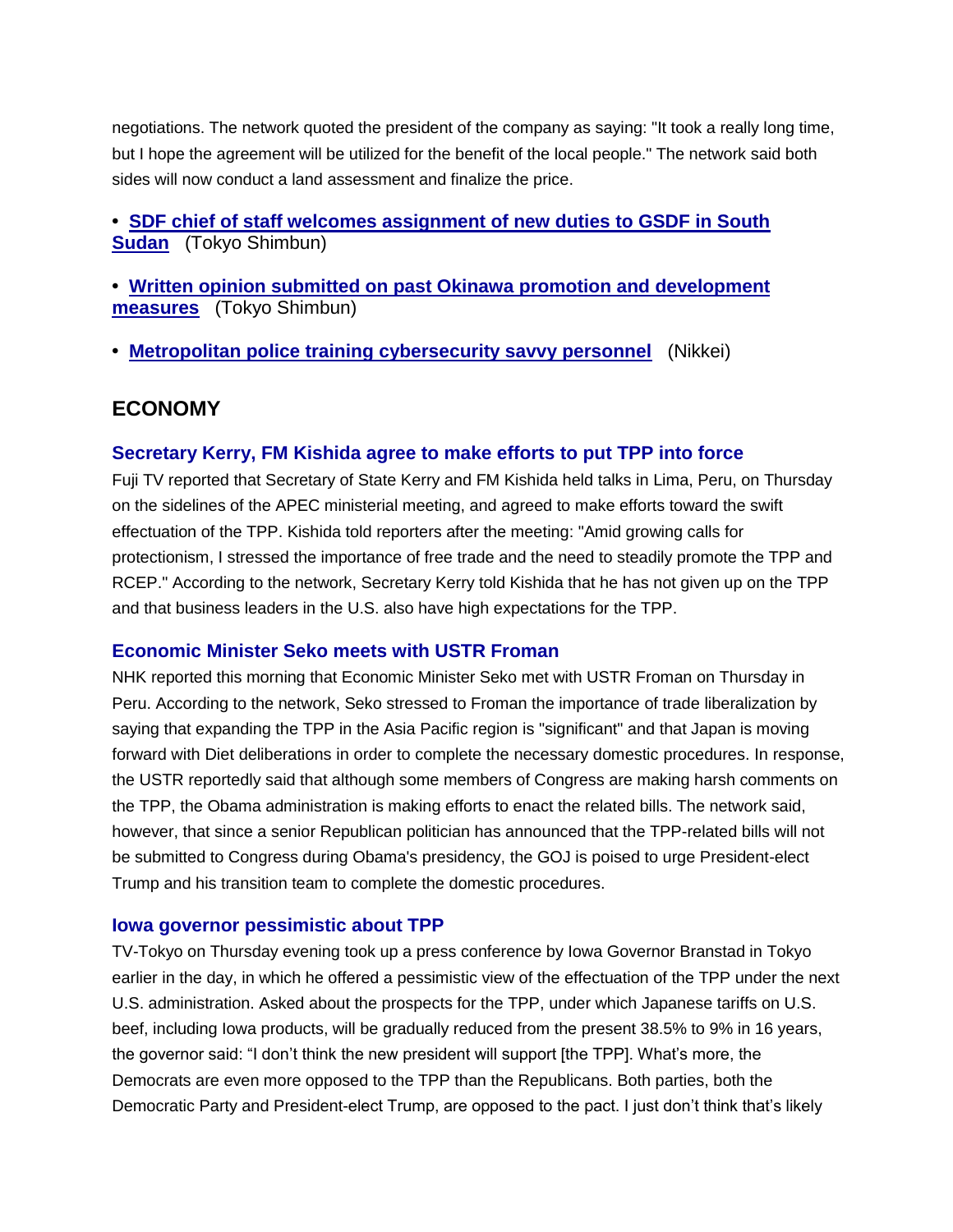to change." The network said the governor is currently visiting Japan to promote Angus beef and was described as a proponent of the TPP and supporter of President-elect Trump's agricultural policy

- **• [U.S. has not given up hope for TPP, Kerry tells Kishida](https://jmh.usembassy.gov/201611189956/)** (Kyodo News)
- **• [Post office sale of U.S. insurance products is foretaste of TPP, Diet](https://jmh.usembassy.gov/2016111810025/)  [member](https://jmh.usembassy.gov/2016111810025/)** (Akahata)
- **• [Farmers voice anxiety and hope at local hearings on TPP](https://jmh.usembassy.gov/2016111810047/)** (Tokyo Shimbun)
- **• [LDP agriculture division in disarray over JA reform](https://jmh.usembassy.gov/201611189971/)** (Yomiuri)
- **• [Oversight of TITP to be tightened by new legislations](https://jmh.usembassy.gov/2016111810011/)** (Mainichi)
- **• [Brazilian gov't calls for restraint on ads seeking foreign workers for Fukushima](https://jmh.usembassy.gov/2016111810037/)  [work](https://jmh.usembassy.gov/2016111810037/)** (The Mainichi)
- **• [Editorial: Spread wage hikes among workers in smaller firms, nonregular](https://jmh.usembassy.gov/201611189955/)  [employees](https://jmh.usembassy.gov/201611189955/)** (The Japan News)
- **• [Cartoon: Abe and Sakakibara](https://jmh.usembassy.gov/201611189977/)** (Asahi)

# **SCIENCE**

- **• [Japan vessels leave for whaling in Antarctic through March](https://jmh.usembassy.gov/2016111810015/)** (Kyodo News)
- **• [Gov't considers classifying smart AI as "trade secrets"](https://jmh.usembassy.gov/201611189860/)** (Nikkei)

## **EDUCATION**

**• [64,988 Japanese studied abroad in fiscal 2014, JAOS survey](https://jmh.usembassy.gov/2016111810004/)** (Mainichi)

# **SOCIETY**

**• [Mayors' association proposes measures to combat child poverty](https://jmh.usembassy.gov/201611189972/)** (Mainichi)

# **OPINION POLLS**

**• [47% opposed to assigning rush-to-the-rescue missions to SDF, Jiji Press](https://jmh.usembassy.gov/201611189968/)  [poll](https://jmh.usembassy.gov/201611189968/)** (Tokyo Shimbun)